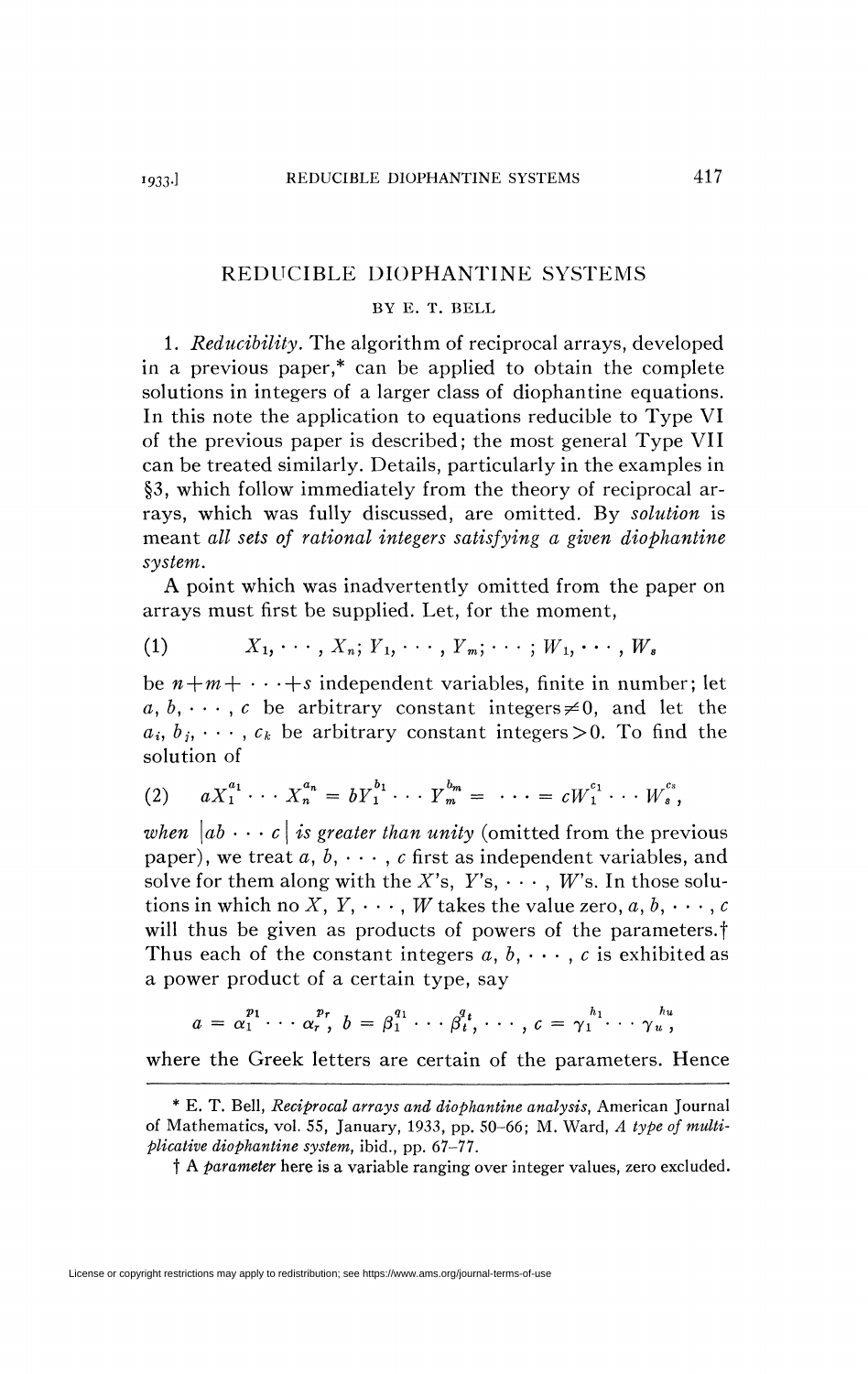these parameters in the solution are constrained to take only a finite number of distinct sets of constant values, since  $a, b, \cdots, c$ are constants.\* Each such set defines a class of solutions. If  $N(n; d_1, \dots, d_g)$  is the total number of decompositions of *n* in the form  $n = \xi_1^{d_1} \cdots \xi_q^{d_q}$ , the number of classes in the solution of  $(2)$  is

$$
N(a; p_1, \cdots, p_r)N(b; q_1, \cdots, q_t) \cdots N(c; h_1, \cdots, h_u).
$$

We shall now define reducibility as applied to diophantine systems. Let

$$
(3) \qquad x_1, \cdots, x_n; y_1, \cdots, y_m; \cdots; w_1, \cdots, w_s
$$

be  $n+m+\cdots+s$  independent variables. If a diophantine system in the independent variables (3) is equivalent to the system (2), where now the variables (1) are linear homogeneous functions of the variables (3) with integer coefficients (there is no gain in generality in rational coefficients), of the following kind,

- (4) the X's are functions of the x's alone, the Y's of the  $y$ 's alone,  $\cdots$ , the *W*'s of the *w*'s alone,
- (5) the respective determinants of the  $X$ 's,  $Y$ 's,  $\cdots$ , *W*'s are  $A, B, \cdots, C$ , and  $AB \cdots C \neq 0$ ,

we shall say that the diophantine system is *reducible.* 

THEOREM. *The solution of a reducible diophantine system is given by an application of reciprocal arrays followed, if*   $\vert AB \cdots C \vert > 1$ , by a simple enumeration of cases according to *congruences moduli A, B<sup>f</sup> • • • , C, and the solution by classical methods of certain linear homogeneous diophantine equations with given constant coefficients*.

Consider first the sets of integers contributed to the solution when none of the *X*, *Y*,  $\cdots$ , *W* is zero. Then, since  $AB \cdots C \neq 0$ , the solution of the system (2), in which the variables are as in (1), enables us to solve algebraically for the variables (3). This expresses the variables (3) of the original system as sums of

<sup>\*</sup> It can be shown that resolutions of  $a, b, \cdots, c$  in the above type exist. For example, if  $a = 11$ , the resolution  $a = \alpha_1^2 \alpha_2^3$  can not occur, but  $a = \alpha_1^2 \alpha_2^3 \alpha_3$ may, and  $|\alpha_1| = |\alpha_2| = 1$ ,  $\alpha_3 = 11$  are the only possibilities.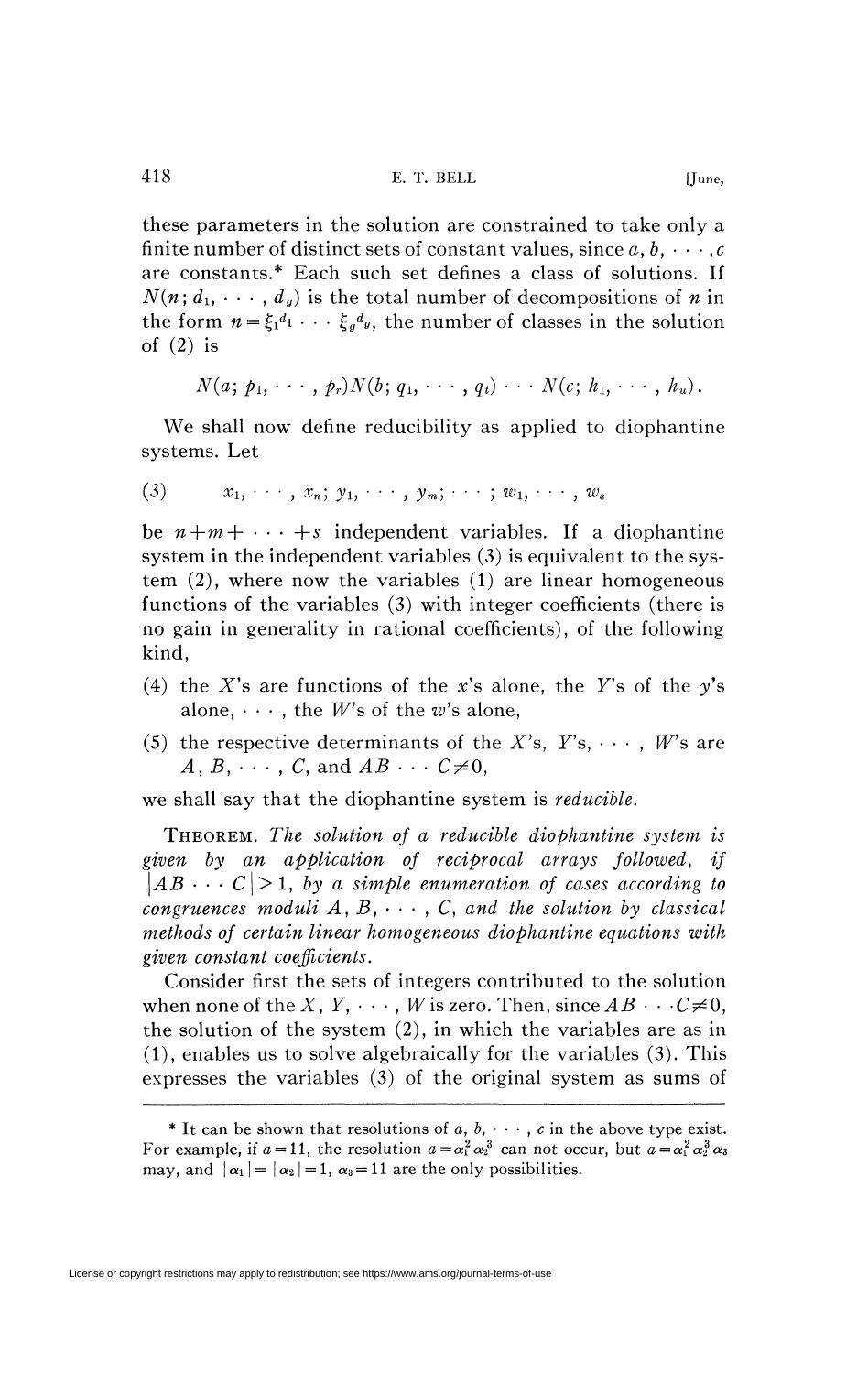power-products of parameters with rational coefficients ; the coefficients of the x's,  $y's$ ,  $\cdots$ , w's have the respective common denominators  $A, B, \cdots, C$ . That an infinity of sets of integers  $x_i, y_j, \dots, w_k$  satisfying the original system exist is evident, since each parameter may be replaced by  $AB \cdots C$  times itself. The finding of all such sets, and hence the first stage of the solution, becomes a straight-forward exercise in linear congruences, moduli  $A, B, \cdots, C$ , on replacing the several powers of parameters by their possible forms to the given moduli. This further separates the sets in the solution into classes. Since  $A, B, \cdots, C$ are constants, all the classes can be found in a finite number of steps, explicitly.

The sets contributed when some of the  $X, Y, \cdots, W$  are zero are found by solving sets of linear homogeneous equations. Thus, for example, singling out the X's, if  $n = 1$ , then  $x_1 = 0$ , and at least one of each of the  $Y$ 's,  $\cdots$ ,  $W$ 's must vanish, while the rest may take any arbitrary integer values. Suppose *n>* 1. Then, since  $A \neq 0$ , not all the X's can vanish. Suppose we require precisely  $n_1$  of the X's to vanish,  $0 \lt n_1 \lt n$ . Applying the classical theory of linear homogeneous equations, we can determine the integer solutions of the set obtained from the  $n_1$  vanishing X's. By (2), at least one of each of the  $Y$ 's,  $\cdots$ , *W*'s must now vanish, and these may be treated in the same way as the  $X$ 's. The variables  $(3)$  being independent, any set obtained from the X's may be combined with any from each of the  $Y$ 's,  $\cdots$ , *W*'s, to give the total contribution to the solution.

2. *Equivalence.* A simple but powerful device applies the idea of reducibility to numerous interesting types of diophantine systems. Refer to (3). Let  $F, G, \cdots, H$  be polynomials in the  $x's, y's, \dots, w's, respectively, with integer coefficients (there is$ no gain in generality with rational coefficients, and likewise for  $p', q', \cdots, r'$ ), and suppose that constant integers  $p', q', \cdots, r'$ different from zero exist such that, *indentically*,

$$
p'F(x_1, \dots, x_n) = pX_1^{a_1} \dots X_n^{a_n},
$$
  
\n
$$
q'G(y_1, \dots, y_m) = qY_1^{b_1} \dots Y_m^{b_m},
$$
  
\n
$$
\dots
$$
  
\n
$$
r'H(z_1, \dots, z_s) = rW_1^{c_1} \dots W_s^{c_s},
$$

License or copyright restrictions may apply to redistribution; see https://www.ams.org/journal-terms-of-use

1933.]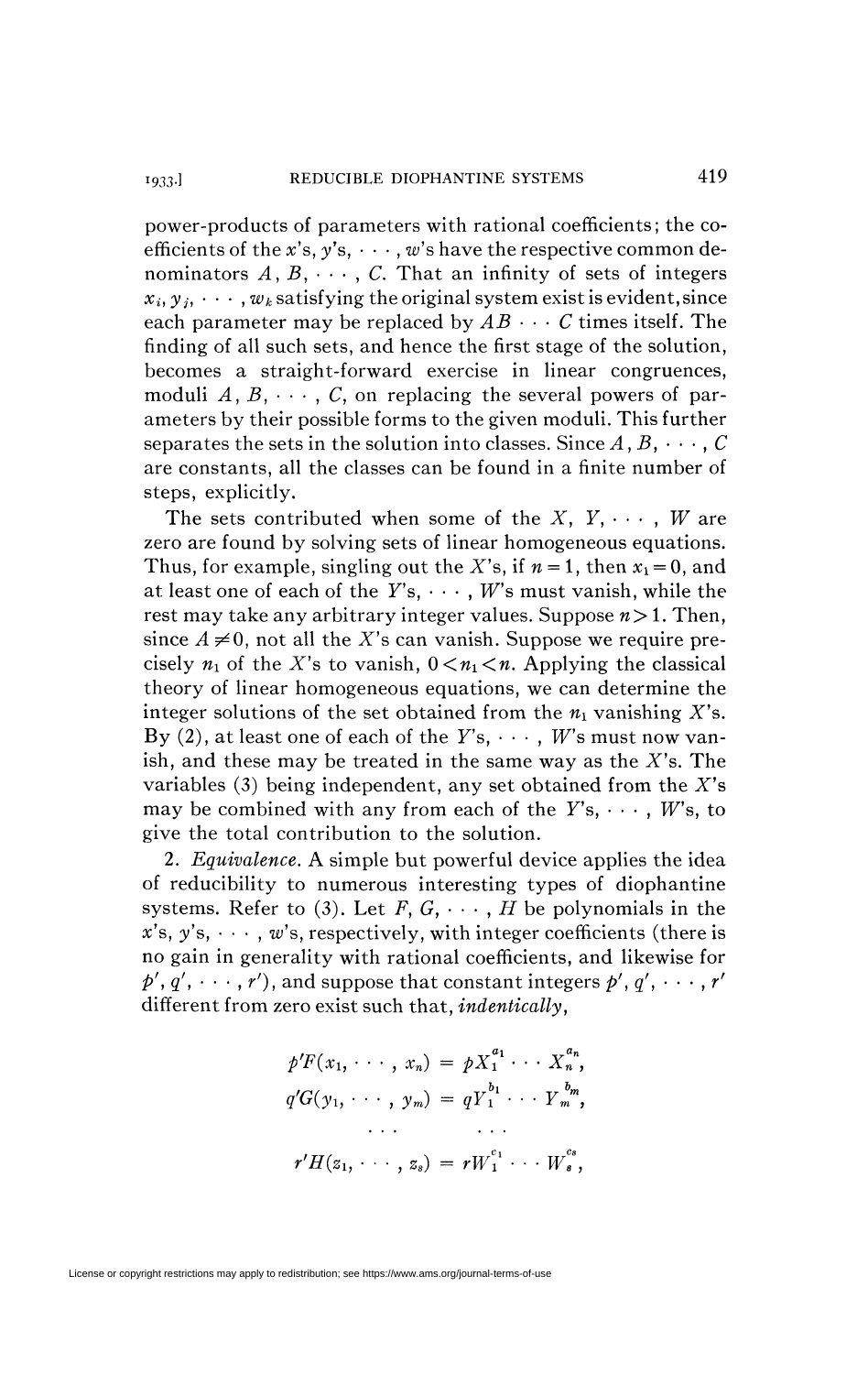where the capital letters denote the linear forms previously defined. Then we shall say that

$$
p'F(x_1,\cdots,x_n)=q'G(y_1,\cdots,y_m)=\cdots=r'H(w_1,\cdots,w_s)
$$

is *equivalent* to (2), or to any system reducible to (2). The following theorem is an immeditate consequence of the definitions.

THEOREM. *The solution of any diophantine system equivalent to a reducible system is obtainable by the algorithm of reciprocal arrays, linear congruences, and the solution of linear equations.* 

3. *Examples.* Before attempting any application of the method, it is well to calculate, or at least estimate, the total number of parameters necessary and sufficient for the solution first. This number may be called the *order* of the system. It was calculated in each of the following examples. For certain quite general systems of the type (2), with the variables (1), the order has been determined by Ward in the paper cited.\*

The equation

$$
(x + y + z)^3 + u^3 + v^3 + w^3 = (u + v + w)^3 + x^3 + y^3 + z^3
$$

illustrates §2 ; it is reducible, being equivalent to

 $(x + y)(y + z)(z + x) = (u + v)(v + w)(w + u).$ 

The solution falls into two sets.

(i)  $f, g, h, k$  are arbitrary integers. The first set is obtained by combining any one of the following sets of values for *x, y, z*  with any one for  $u, v, w$ :

| $x \quad y \quad z$ |  | $u$ v                  |  |
|---------------------|--|------------------------|--|
| $f - f$ g           |  | $h - h$ $k$            |  |
| $f$ $g$ $-f$        |  | $h \qquad k \qquad -h$ |  |
| g $f - f$           |  | $k \qquad h \qquad -h$ |  |

(ii)  $\phi_1, \cdots, \phi_9$  are parameters (as defined in §1);

 $a \equiv \phi_1 \phi_4 \phi_7$ ,  $b \equiv \phi_2 \phi_5 \phi_8$ ,  $c \equiv \phi_3 \phi_6 \phi_9$ ,

\* To see the desirability of first calculating the order, consider the system, given as an example by Ward, for one of his formulas,

$$
X_1^9 = Y_1^5 = Z_1^4 Z_2^4 = W_1 W_2 W_3 W_4.
$$

Although the number of algebraically independent variables of the system is only 5, the order is 46217626.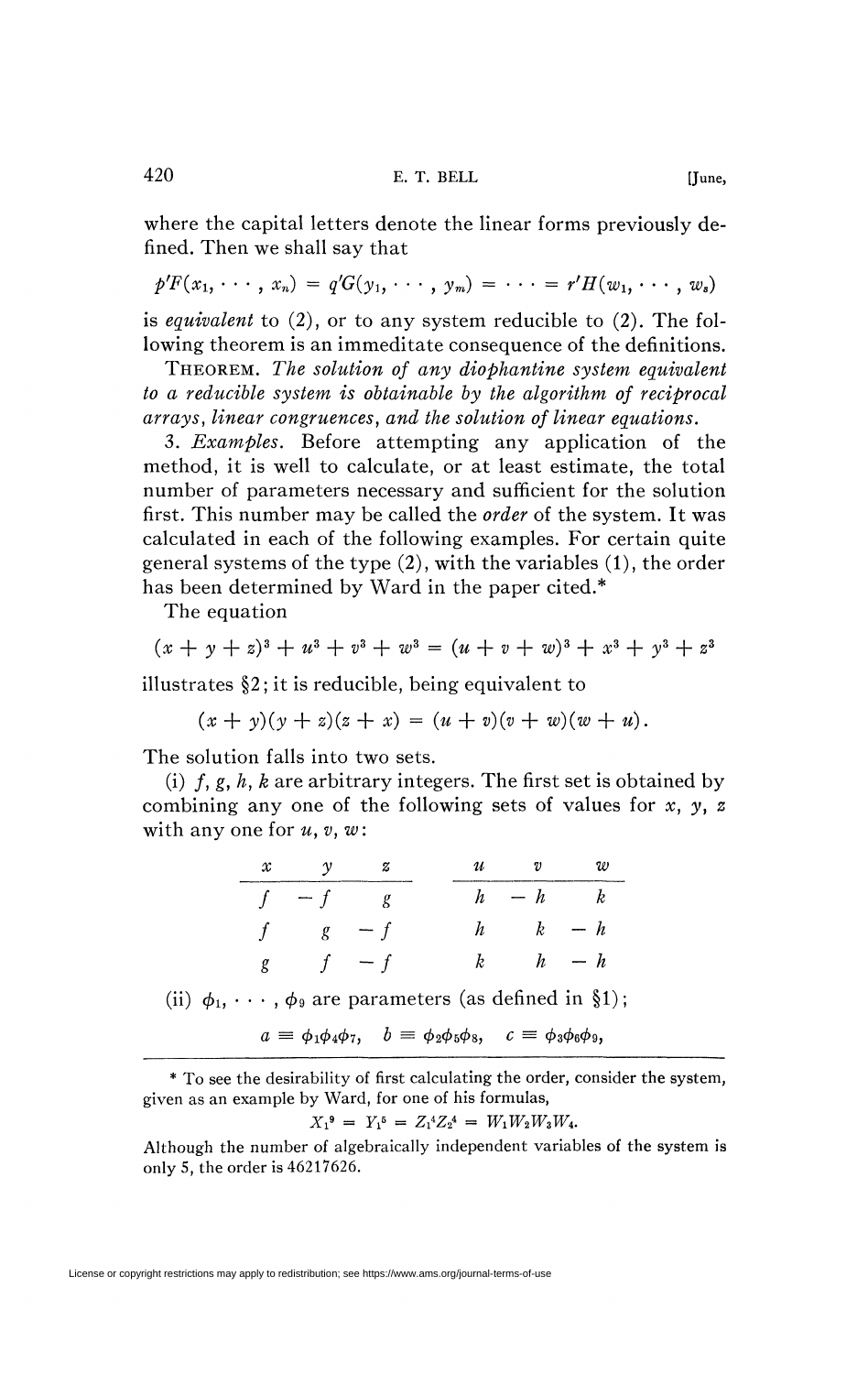$$
p = \phi_1 \phi_5 \phi_9, \quad q = \phi_2 \phi_6 \phi_7, \quad r = \phi_3 \phi_4 \phi_8, 1 = (\phi_4 \phi_7, \phi_5 \phi_9) = (\phi_5 \phi_8, \phi_6 \phi_7) = (\phi_6 \phi_9, \phi_4 \phi_8),
$$

where  $(i, j)$  denotes the G.C.D. of the integers  $i, j$ . Then

$$
x = (a - b + c)/2, \qquad u = (p - q + r)/2,
$$
  
\n
$$
y = (a + b - c)/2, \qquad v = (p + q - r)/2,
$$
  
\n
$$
z = (-a + b + c)/2, \qquad w = (-p + q + r)/2,
$$

where  $\phi_1, \dots, \phi_9$  satisfy in turn the following parity conditions, imposed to select all integers from the above rational forms of *x, - -* • , *w:* 

(iii) at least one parameter occurring in each of the triads *a*, *b*, *c*, *p*, *q*, *r* is even;

(iv) all 3 parameters in any one of the triads a, *b, c, p, q, r are*  even, and the remaining 6 parameters are odd;

(v) any one of the 9 parameters is even and the remaining 8 odd.

Another completely solvable equation based on the same identity as the preceding is

$$
(x + y + z)^3 = x^3 + y^3 + z^3 + w_1^{a_1} w_2^{a_2} \cdots w_s^{a_s},
$$

where  $a_1, \dots, a_s$  are arbitrary constant integers > 0. For, this equation is equivalent to

$$
3(x + y)(y + z)(z + x) = w_1^{a_1}w_2^{a_2}\cdots w_s^{a_s},
$$

which we solve by the algorithm of arrays for  $x+y$ *,*  $y+z$ *,*  $z+x$ *,*  $w_1,\,\cdots,\,w_s.$  From this solution  $x,\,y,\,z$  are obtained as in the preceding example.

The direct solution by the same method of

$$
x^2 + y^n = z^2
$$

is laborious if  $n>4$ ; Ward's additive dual of the multiplicative method of arrays enables us to write down the rest of the solution in addition to the trivial part  $y=0$ ,  $x=\pm z$ , almost by inspection. Since the equation is reducible to  $y^n = uv$ , with  $x = (u - v)/2$ ,  $z = (u + v)/2$ , we find

$$
y = \phi_1 \phi_2 \cdots \phi_{n+1},
$$
  
\n
$$
x = (\phi_1 \phi_2 \phi_3 \cdots \phi_{n-1} \phi_n - \phi_2 \phi_3 \cdots \phi_{n-1} \phi_n \phi_{n+1})/2,
$$
  
\n
$$
z = (\phi_1 \phi_2 \phi_3 \cdots \phi_{n-1} \phi_n + \phi_2 \phi_3 \cdots \phi_{n-1} \phi_n \phi_{n+1})/2,
$$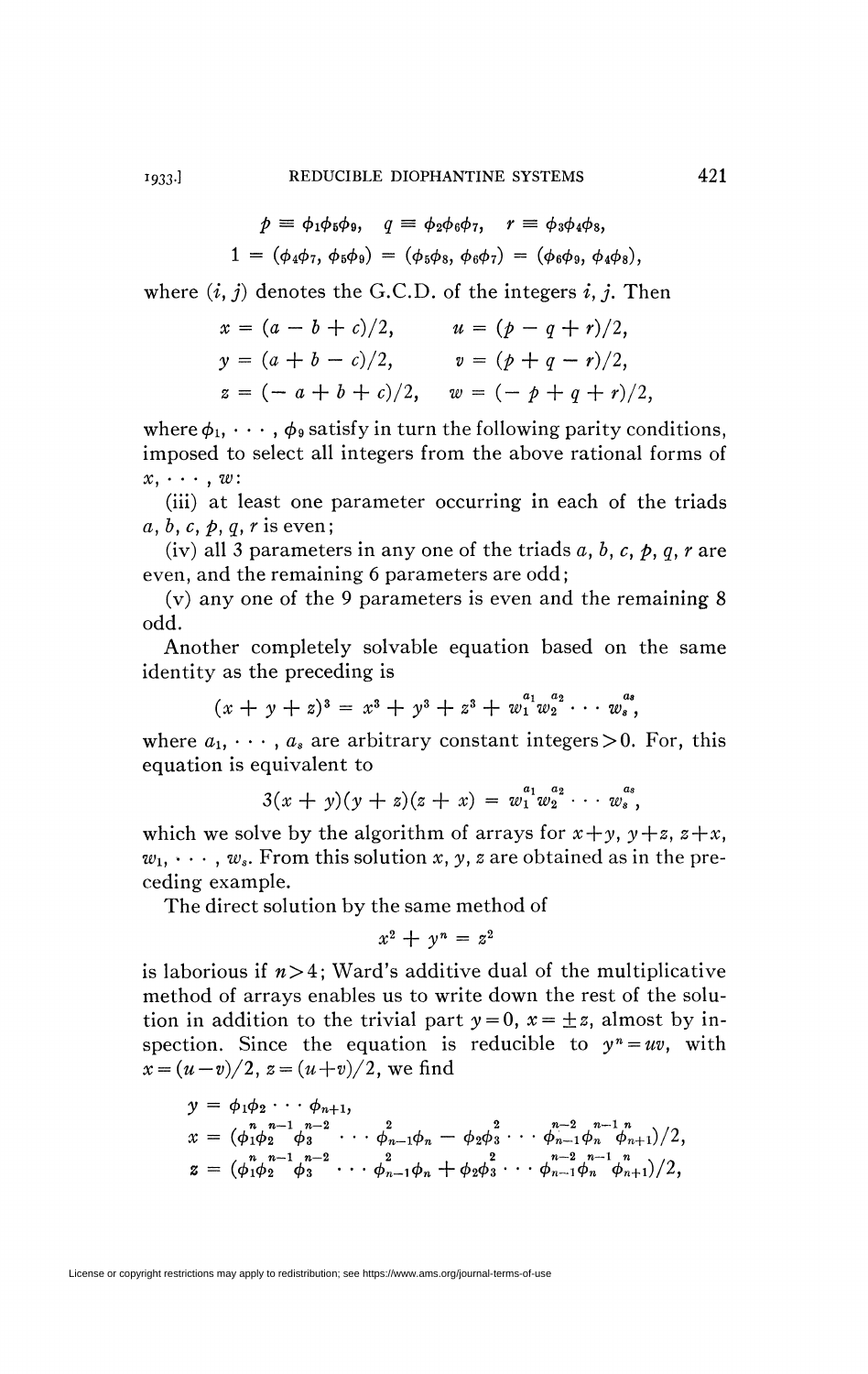where the  $\phi$ 's are parameters. The parity restrictions on the parameters are obvious. The additive method does not (as yet) provide G.C.D. conditions on the parameters. However, if only formulas giving the solution are required, without regard to possible avoidable duplications as the parameters independently range over all integers $\neq 0$ , the G.C.D. conditions can be ignored.

Numerous interesting equations which in one respect generalize the preceding examples arise from Boutin's identity,\*

$$
\sum \pm (\pm x_1 \pm x_2 \pm \cdots \pm x_n)^n = n! \, 2^n x_1 \cdots x_n,
$$

where the sum refers to the  $2<sup>n</sup>$  possible combinations of signs within the parentheses, and the outer sign is the product of the inner. For example, taking  $n = 4$ , we write down the solution of

$$
(x_1 + y_1 + z_1 + u_1)^4 + (x_2 - y_2 - z_2 - u_2)^4
$$
  
+ 
$$
(x_1 - y_1 - z_1 + u_1)^4 + (x_2 + y_2 + z_2 - u_2)^4
$$
  
+ 
$$
(x_1 - y_1 + z_1 - u_1)^4 + (x_2 + y_2 - z_2 + u_2)^4
$$
  
+ 
$$
(x_1 + y_1 - z_1 - u_1)^4 + (x_2 - y_2 + z_2 + u_2)^4
$$

 $=$  the like with the suffixes 1, 2 interchanged, from the equivalent

$$
x_1y_1z_1u_1 = x_2y_2u_2z_2.
$$

Disregarding the trivial part in which at least one of  $x_i, y_i, z_i, u_i$ ,  $(i=1, 2)$ , is zero, we get the rest of the solution immediately by writing down the pair of reciprocal arrays corresponding to the last equation. Thus

$$
x_1 = \phi_1 \phi_5 \phi_9 \phi_{13}, y_1 = \phi_2 \phi_6 \phi_{10} \phi_{14}, z_1 = \phi_3 \phi_7 \phi_{11} \phi_{15}, u_1 = \phi_4 \phi_8 \phi_{12} \phi_{16},
$$
  
\n
$$
x_2 = \phi_1 \phi_6 \phi_{11} \phi_{16}, y_2 = \phi_2 \phi_7 \phi_{12} \phi_{13}, z_2 = \phi_3 \phi_8 \phi_9 \phi_{14}, u_2 = \phi_4 \phi_5 \phi_{10} \phi_{15},
$$
  
\nwhere the  $\phi$ 's are parameters, and the G.C.D. conditions are

$$
(x_1, x_2) = \phi_1, (y_1, y_2) = \phi_2, (z_1, z_2) = \phi_3, (u_1, u_2) = \phi_4.
$$

For use with cubic equations the solution of  $x^3 = yzw$  is frequently required, so we state it, leaving the proof as an exercise in arrays. Neglecting the trivial part of the solution in which  $x = 0$ , we get for the rest, in which  $x \neq 0$ ,

<sup>\*</sup> Quoted by Dickson, *History of the Theory of Numbers,* vol. 2, p. 723. The identity, however, is due to Cauchy, who stated and proved it in a paper which has been overlooked by historians of Waring's problem.